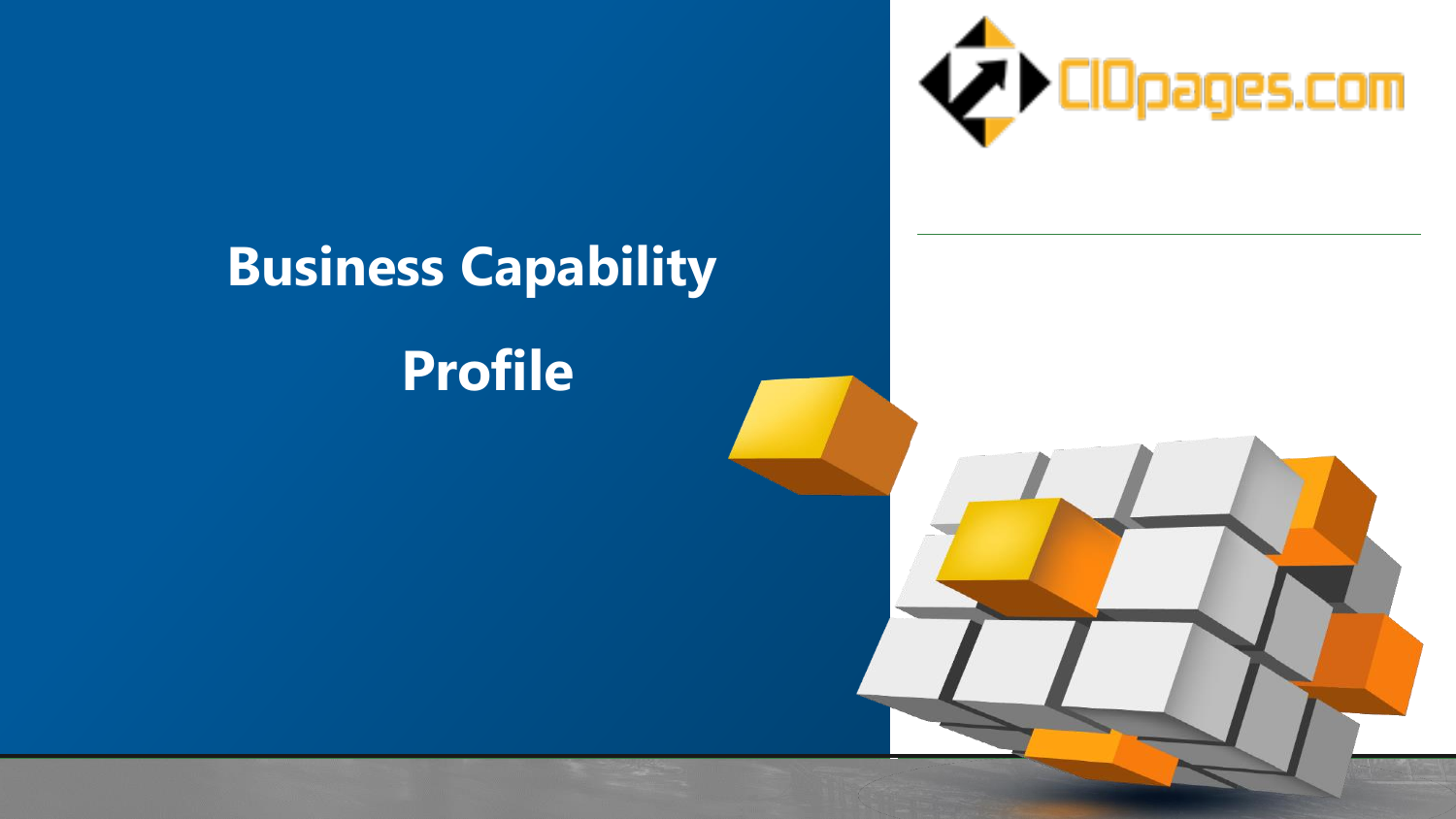#### **Notes**



- CIOPages Software platform supports this profile out of the box. The template is provided as a courtesy and the template structure is the intellectual property of CIOPages software.
- The functionality in the application and the template may not be 100% similar.
- The template can be used within an enterprise for documenting the capability profile.
- However, you cannot distribute the template to anyone outside the company or post online in any venues free, shared, or commercial.
- You are granted an non-exclusive license to use the template.
- You are prohibited from modeling the profile in any other commercial or open source software.
- If you purchase CIOPages software you will be able to enter the information, manage, and extend the information across several hundreds of capabilities.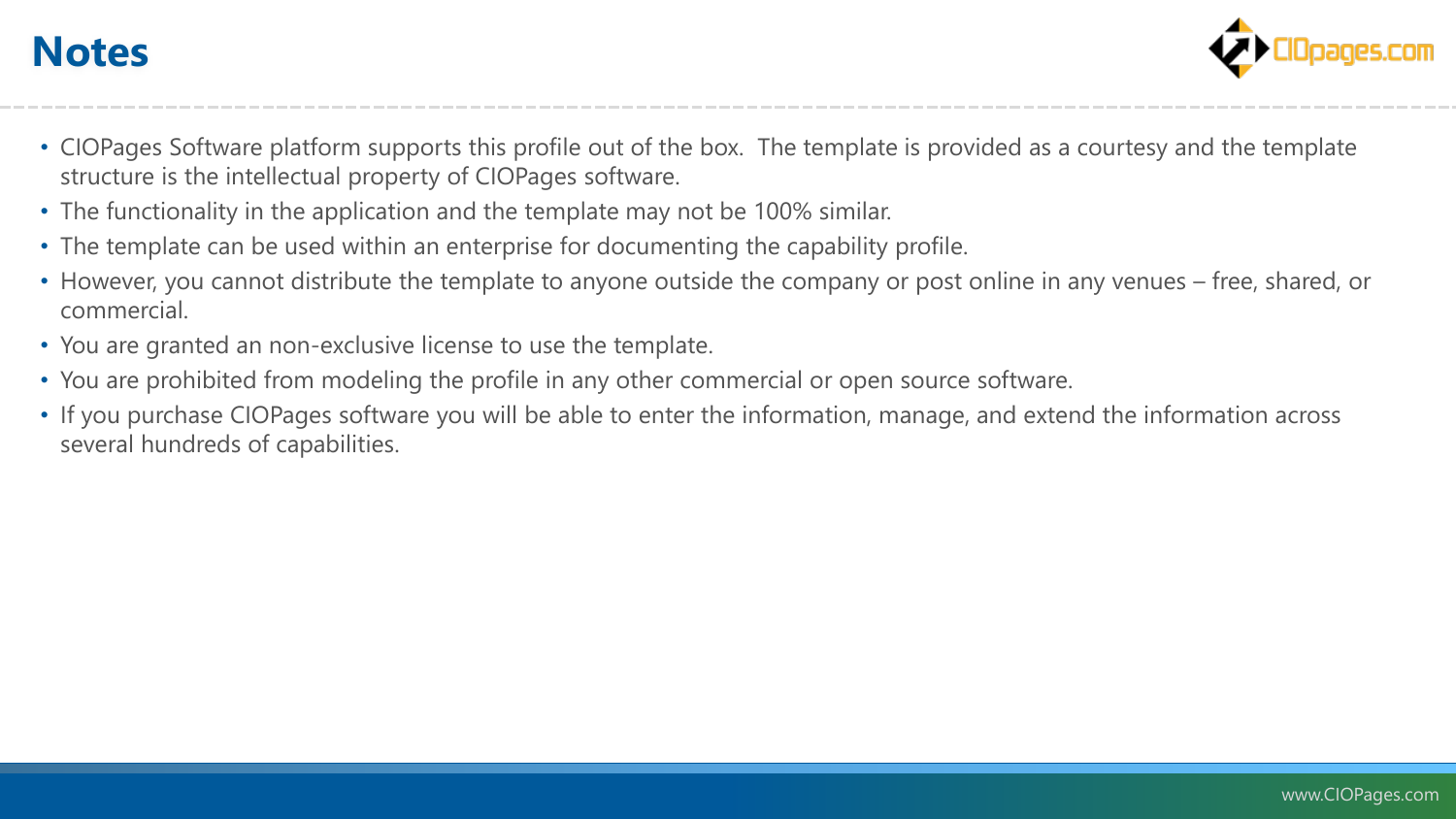### **Business Capability Overview**



| <b>Capability ID</b>                   |
|----------------------------------------|
| <b>Capability Name</b>                 |
| <b>Alternative Names</b>               |
| Definition                             |
| <b>Business Owner</b>                  |
| <b>Technology Owner</b>                |
| <b>Capability Objectives and Goals</b> |
| <b>Associated KPIs</b>                 |
|                                        |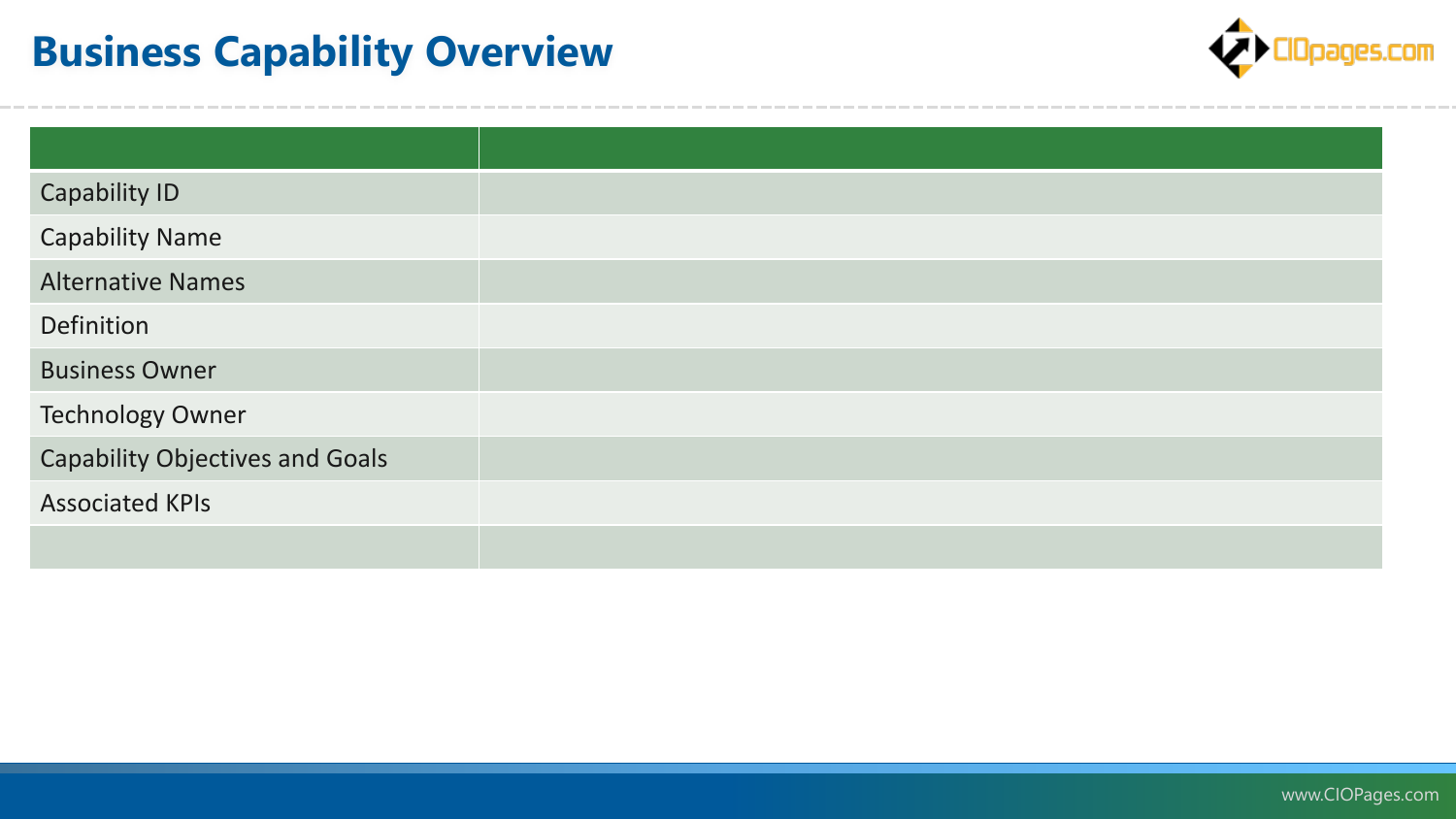### **Business Capability Assessment**



| <b>Assessment Category</b>                  | <b>Assessment Parameters</b>                                                                   | <b>Capability Rating</b> |
|---------------------------------------------|------------------------------------------------------------------------------------------------|--------------------------|
| Importance of the Capability                | Core<br>Enabling<br>Commodity<br>Not Applicable<br><b>Not Rated</b>                            |                          |
| <b>Underlying Business Process Maturity</b> | Optimized<br>Consistent<br>Ad Hoc<br>Not Applicable<br><b>Not Rated</b>                        |                          |
| <b>Technology Enablement</b>                | <b>Excellent</b><br>Adequate<br>Suboptimal<br>No Support<br>Not Applicable<br><b>Not Rated</b> |                          |
| Resourcing                                  | Excellent<br>Adequate<br>Inadequate<br>Not Applicable<br><b>Not Rated</b>                      |                          |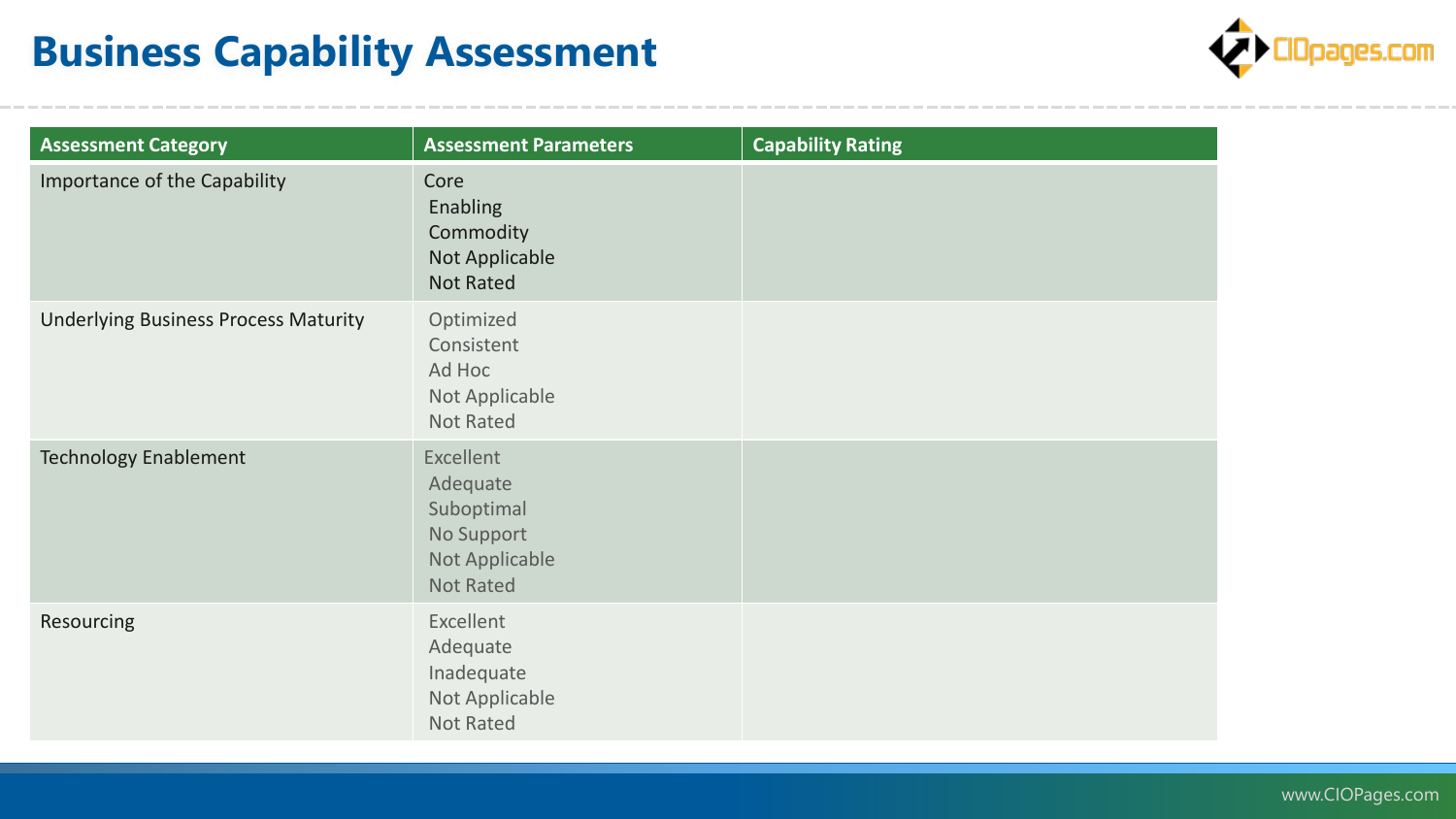## **Capability Level Budget**



| <b>Budget Item</b>                           | <b>Amount</b> |
|----------------------------------------------|---------------|
| <b>Previous Year Spend <year></year></b>     |               |
| Current Year Budget Allocation <year></year> |               |
| <b>Actual Budget Spent <year></year></b>     |               |

| <b>Budget Spend Category</b> | Percentage |
|------------------------------|------------|
| Run                          |            |
| Grow                         |            |
| Transform                    |            |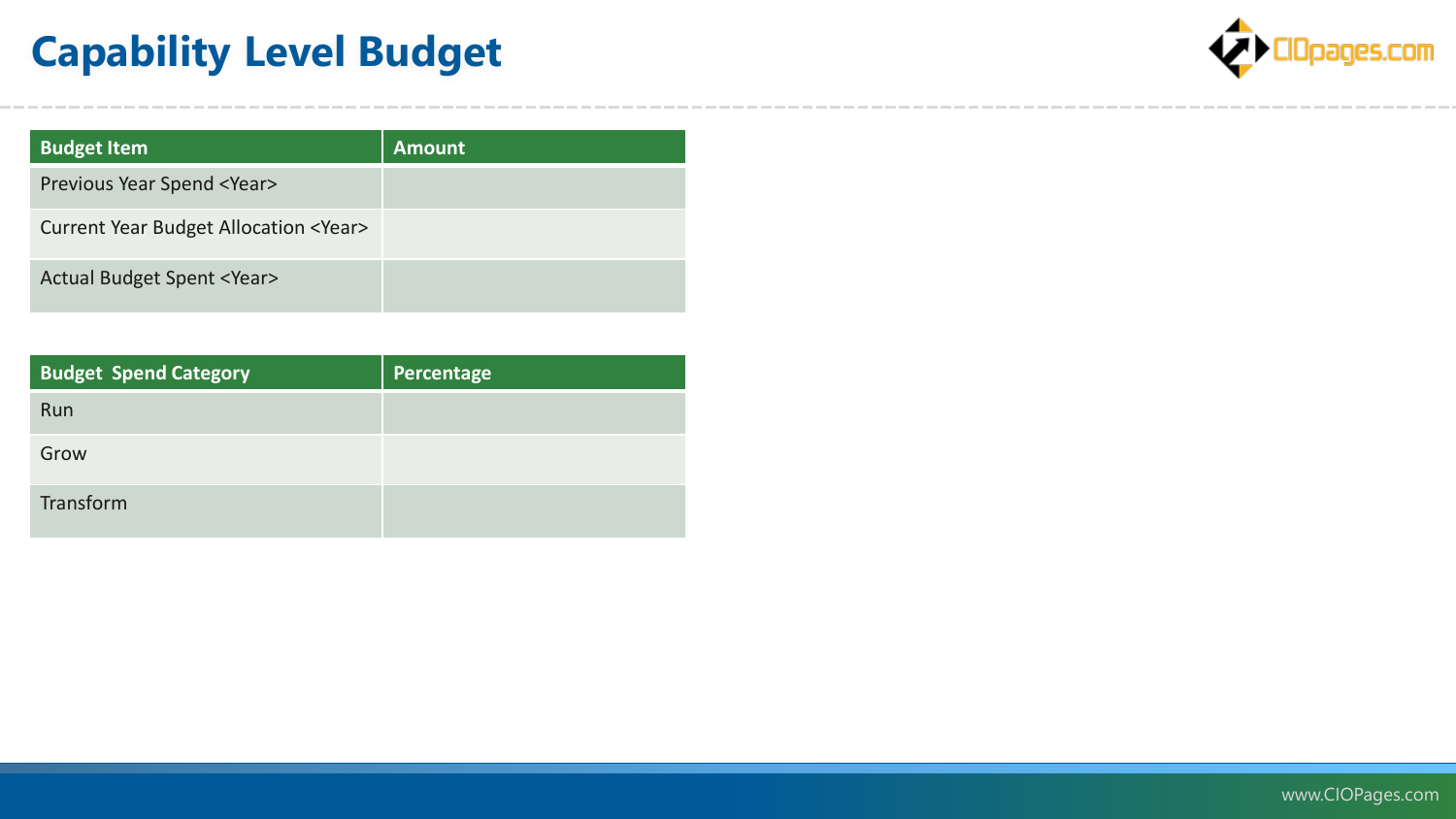### **Capability To Value Value Stream Mapping**





Substantive Footprint **Marginal Footprint** Negligible Footprint

www.CIOPages.com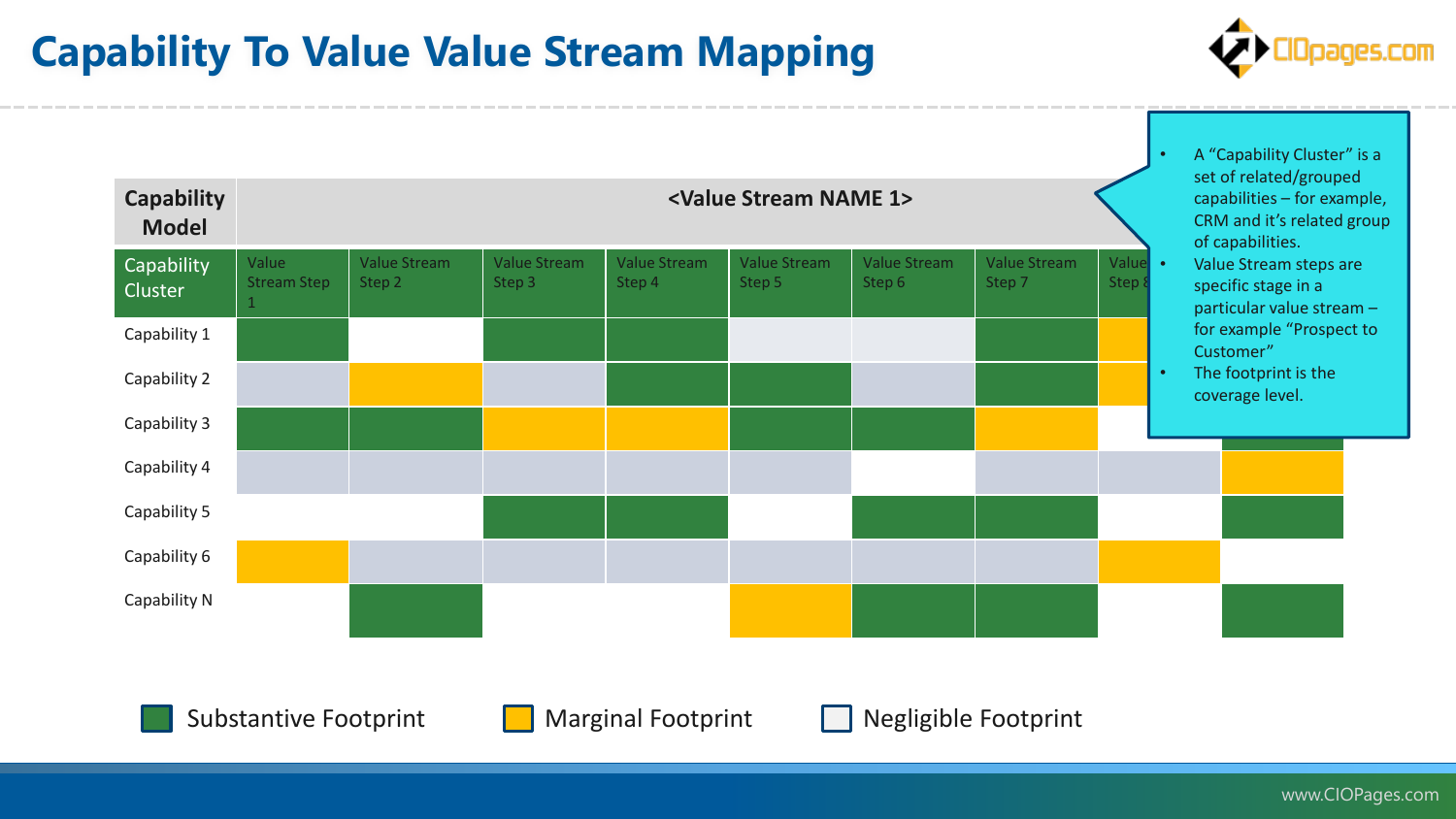## **Capability To Application/System Mapping**



| <b>Capability</b><br><b>Model</b> |                      |                      |                      |                      | <b>Applications</b>  |                      |                      |     |                                  | A "Capability Cluster" is a<br>set of related/grouped                         |
|-----------------------------------|----------------------|----------------------|----------------------|----------------------|----------------------|----------------------|----------------------|-----|----------------------------------|-------------------------------------------------------------------------------|
| Capability<br>Cluster             | <b>Application 1</b> | <b>Application 2</b> | <b>Application 3</b> | <b>Application 4</b> | <b>Application 5</b> | <b>Application 7</b> | <b>Application 8</b> | Ap, |                                  | capabilities - for example,<br>CRM and it's related group<br>of capabilities. |
| Capability 1                      |                      |                      |                      |                      |                      |                      |                      |     | Applications are IT<br>$\bullet$ | systems/software that                                                         |
| Capability 2                      |                      |                      |                      |                      |                      |                      |                      |     |                                  | support and realize a<br>capability.                                          |
| Capability 3                      |                      |                      |                      |                      |                      |                      |                      |     | $\bullet$                        | The footprint is the<br>coverage level.                                       |
| Capability 4                      |                      |                      |                      |                      |                      |                      |                      |     |                                  |                                                                               |
| Capability 5                      |                      |                      |                      |                      |                      |                      |                      |     |                                  |                                                                               |
| Capability 6                      |                      |                      |                      |                      |                      |                      |                      |     |                                  |                                                                               |
| Capability N                      |                      |                      |                      |                      |                      |                      |                      |     |                                  |                                                                               |
|                                   |                      |                      |                      |                      |                      |                      |                      |     |                                  |                                                                               |



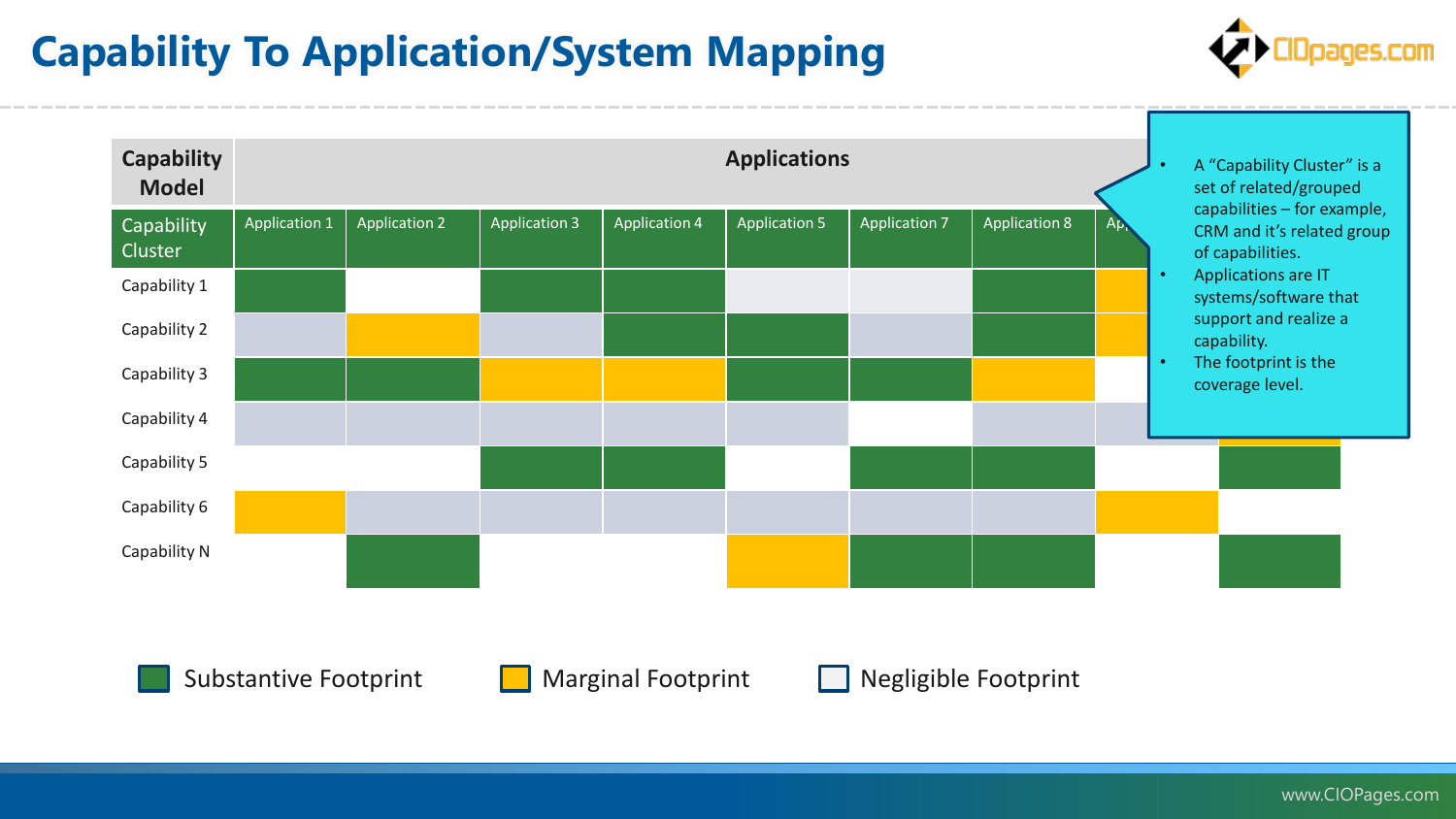#### **Capability Evolution Specifications**



- Capability Evolution Specifications are capability-anchored requirements – as to what changes you need at a capability-level, agnostic to the underlying technology application.
- A capability-centric requirements and roadmap is superior to a project oriented approach.

| <capability id=""></capability> | <capability name=""></capability> |                             |  |  |
|---------------------------------|-----------------------------------|-----------------------------|--|--|
| Specification<br>ID             | <b>Title</b>                      | Description                 |  |  |
| $<$ ID $>$                      | <title></title>                   | <description></description> |  |  |
| $<$ ID $>$                      | <title></title>                   | <description></description> |  |  |
| $<$ ID $>$                      | <title></title>                   | <description></description> |  |  |
| $<$ ID $>$                      | <title></title>                   | <description></description> |  |  |